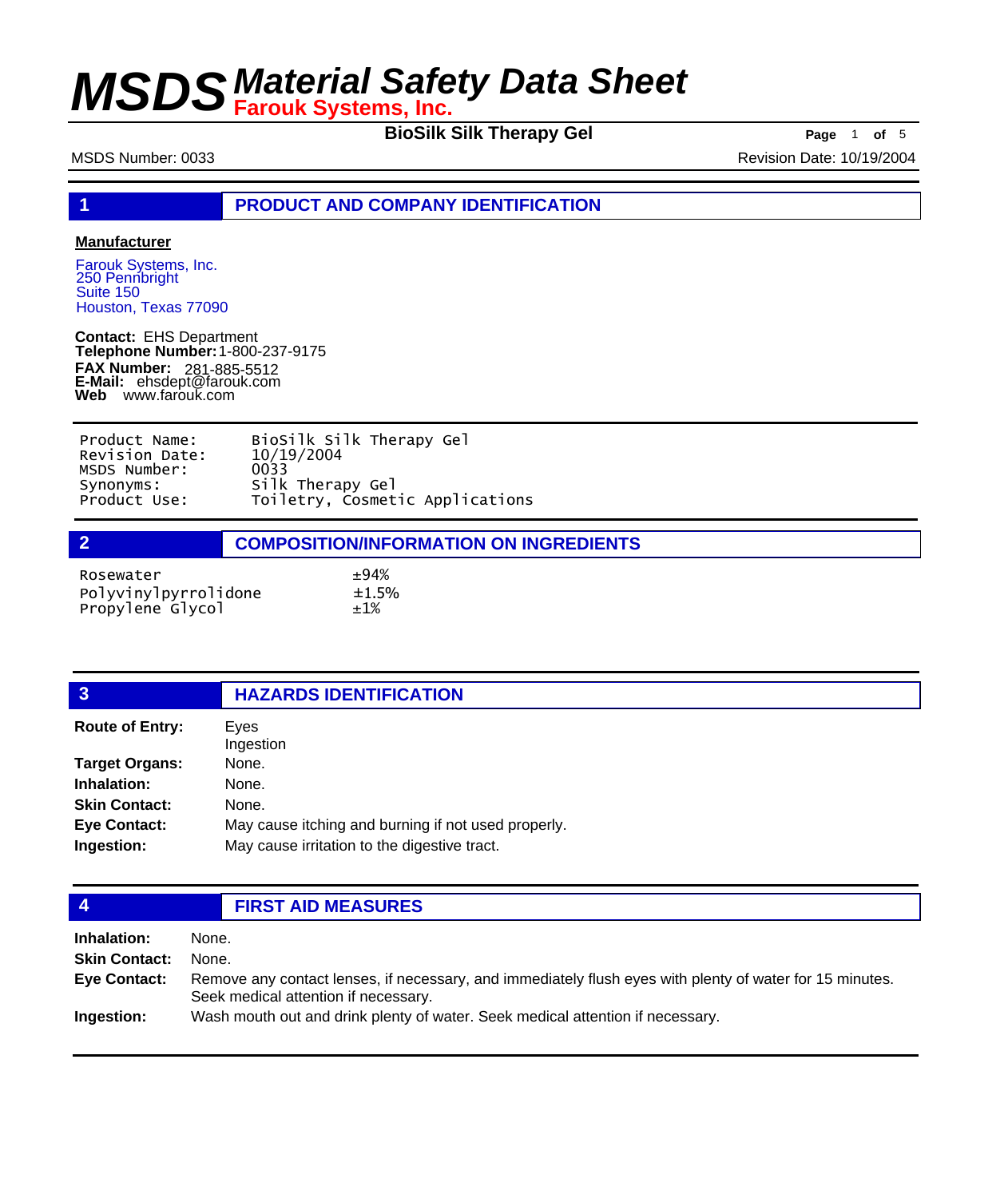**BioSilk Silk Therapy Gel Page** <sup>2</sup> **of** <sup>5</sup>

MSDS Number: 0033 **Revision Date: 10/19/2004** Revision Date: 10/19/2004

**5 FIRE FIGHTING MEASURES**

FLASHPOINT AND METHOD: Not applicable. FLAMMABLE LIQUIDS: Not available. AUTO IGNITION TEMP: None. FLAMMABLE CLASS: None. BURNING RATE OF SOLID: Not available GENERAL HAZARDS: Evacuate personnel downwind of fire to avoid inhalation of fumes and smoke.

EXTINGUISHING METHODS: Chemical type foam, CO2(Carbon Dioxide), Dry Chemical, Water Fog HAZARDOUS COMBUSTION PRODUCTS: Carbon monoxide or carbon dioxide fumes.

FIRE FIGHTING PROCEDURES: This product is not flammable.However, hazardous decomposition and combustion products may be formed in a fire situation. Cool exposed containers with water spray to prevent overheating.

FIRE FIGHTING EQUIPMENT: Respiratory and eye protection are required for fire fighting personnel. Full protective equipment (Bunker Gear) and self contained breathing apparatus (SCBA) should be used for all indoor fires and significant outdoor fires. For small outdoor fires, which may be easily extinguished with a portable fire extinguisher, use of a SCBA may not be needed.

### **6 ACCIDENTAL RELEASE MEASURES**

SMALL SPILL: When a spill occurs, use absorbent material on the substance. Dispose of the material according to all local, state and federal regulations. Always use an absorbent material when cleaning up a spill.

ENVIRONMENTAL PRECAUTIONS: Avoid run-off or release into sewers, stormdrains and waterways.

GENERAL PRECAUTIONS: Remove containers away from flammable materials.

#### *HANDLING AND STORAGE*

Use appropriate personal protective equipment as specified in Section 8. Handle in a manner consistent with good household/personal techniques and practices. **Handling Precautions:** Keep containers/bottles securely sealed when not in use. Store in cool/dry conditions that do **Storage Requirements:**

not exceed room temperature. Try to store product in temperatures between 40°F to 100° F.

#### **8 EXPOSURE CONTROLS/PERSONAL PROTECTION**

These recommendations provide general guideance for handling this product safely. Because specific use conditions may vary, safety procedures should be developed for each specific application of this product. When developing procedures, always consider potential waste, disposal and personal safety issues. **Engineering Controls:** EYES AND FACE: For reasonable foreseeable uses of this product, eye and face protection is not required. SKIN: For reasonable foreseeable uses of this product, skin protection is not required. RESPIRATORY: For reasonable foreseeable uses of this product, respiratory protection is not required. **Protective Equipment:**

EXPOSURE GUIDELINES: Overexposure is unlikely. Since all parameters cannot be foreseen, the use of engineering controls to reduce exposure may be necessary.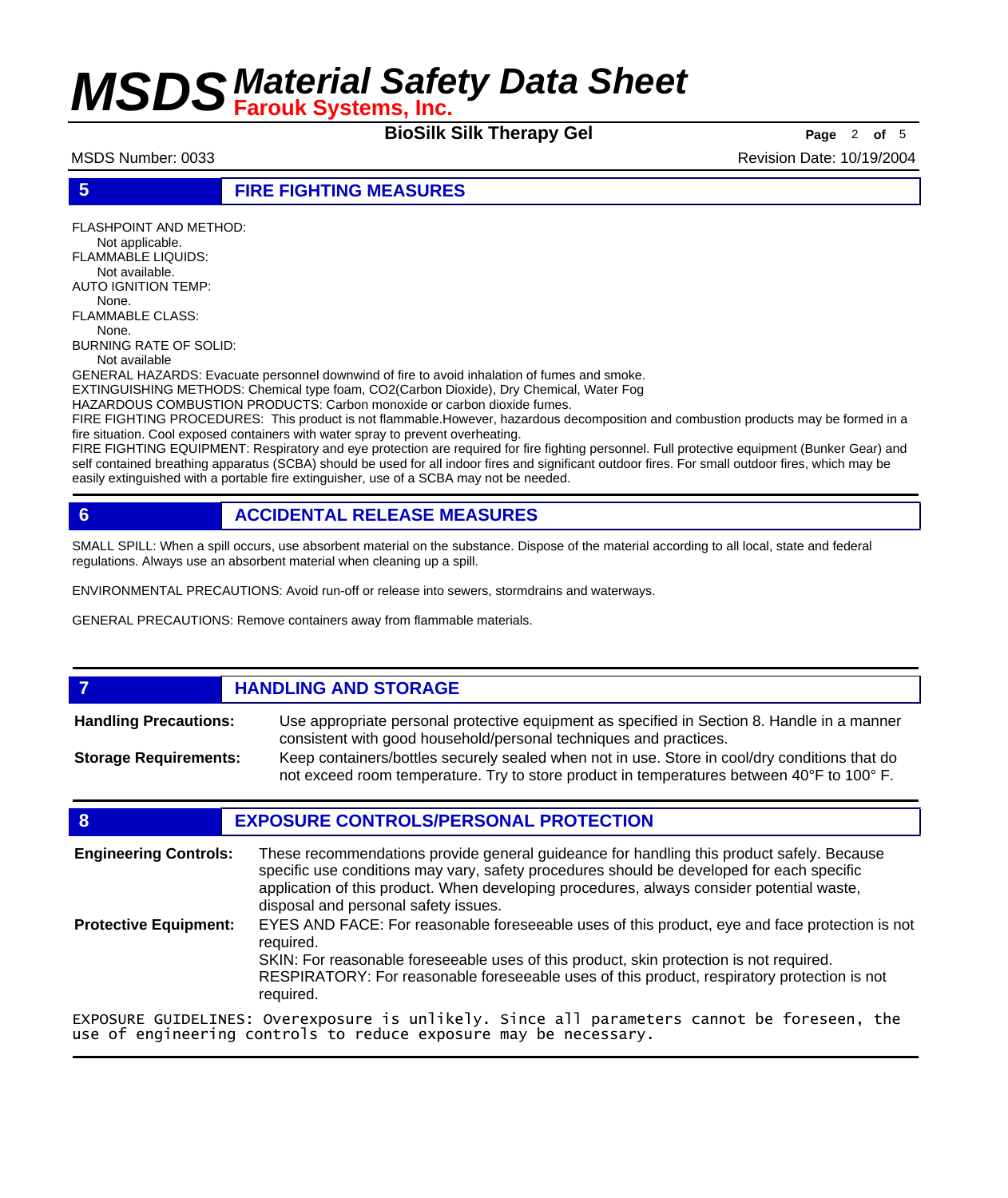**BioSilk Silk Therapy Gel Page** <sup>3</sup> **of** <sup>5</sup>

MSDS Number: 0033 **Revision Date: 10/19/2004** Revision Date: 10/19/2004

#### **9 PHYSICAL AND CHEMICAL PROPERTIES**

**Appearance:** Pale, viscous gel **Physical State:** Gel **Odor:** Pleasant, perfume fragrance **pH:** N/A **Vapor Pressure:** N/A **Vapor Density:** >1.0

### **Boiling Point:** N/A

**Freezing/Melting Pt.:** N/A **Solubility:** Partially soluble in water. **Spec Grav./Density:** 0.93

### **10 STABILITY AND REACTIVITY Stability:** YES **Conditions to avoid:** Extreme temperatures. **Materials to avoid (incompatability):** Keep away from oxidizing materials. **Hazardous Decomposition products:** None known. Hazardous Polymerization: Will Not Occur.

#### **11 TOXICOLOGICAL INFORMATION**

ACUTE: DERMAL LD50: Not available. ORAL LD50: Not available. INHALATION LC50: Not available. EYE EFFECTS: This product may cause irritation to eyes if not used under normal conditions. TARGET ORGANS: NONE. SENSITIZATIONS: Not available. CARCINOGENICITY: IARC: Listed by IARC - No. NTP: Listed by NTP - No. OSHA: Listed by OSHA - No.

MUTAGENICITY: Not available. REPRODUCTIVE EFFECTS: None. TERATOGENIC EFFECTS: Not available.

### **12 ECOLOGICAL INFORMATION**

ENVIRONMENTAL DATA: Not available. ECOTOXICOLOGICAL INFO: Not available. DISTRIBUTION: Not available. CHEMICAL FATE INFO: Not available.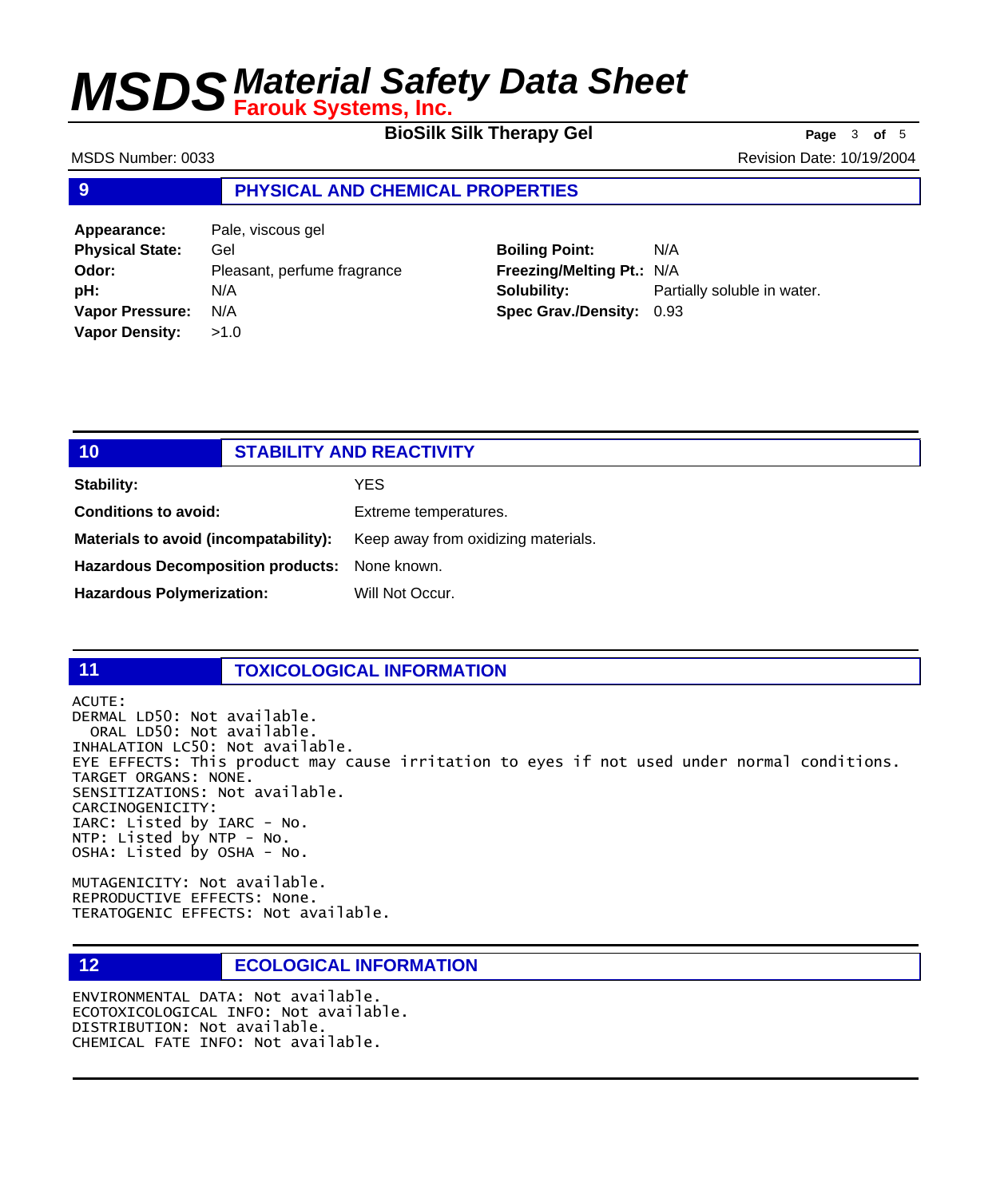**BioSilk Silk Therapy Gel Page** <sup>4</sup> **of** <sup>5</sup>

MSDS Number: 0033 **Revision Date: 10/19/2004** Revision Date: 10/19/2004

#### **13 DISPOSAL CONSIDERATIONS**

US EPA Waste Number and Descriptions:

DISPOSAL METHOD: Controlled release of diluted product into a biological wastewater treatment plant. COMPONENT WASTE NUMBER: No EPA Waste Numbers are applicable for this product's components. DISPOSAL INSTRUCTIONS: Dispose of waste material according to local, state and federal rules and regulations.

**14 TRANSPORT INFORMATION**

This product is not regulated as a hazardous material by the United States (DOT) or Canadian (TDG) transportation regulations.

DOT CLASSIFICATION: Shipping Name: BioSilk Silk Therapy Gel Class: None. Non-regulated, non-hazardous

IMDG CLASSIFICATION: Shipping Name: BioSilk Silk Therapy Gel Class: None. Non-regulated, non-hazardous

IATA CLASSIFICATION: Shipping Name: BioSilk Silk Therapy Gel Class: None. Non-regulated, non-hazardous

1-800-424-9300 1-703-527-3887 Outside the United States CHEMTREC

### **15 REGULATORY INFORMATION**

UNITED STATES: SARA TITLE III (Superfund Amendments and Reauthorization Act) 311/312 HAZARD CATEGORIES Fire: No. Pressure Generating: No. Reactivity: No. Acute: No. 313 REPORTABLE INGREDIENTS: Not applicable. TITLE III NOTES: None. CERCLA(Comprehensive Response, Compensation, and Liability Act) CERCLA RQ: None. TSCA(Toxic Substance Release Act) TSCA REGULATORY: All ingredients are listed in the TSCA Inventory. CANADA: WHMIS(WORKER HAZARDOUS MATERIAL INFORMATION SYSTEM) This product is WHMIS controlled. CANADIAN INGREDIENT DISCLOSURE LIST: Propylene Glycol. CANADIAN ENVIRONMENTAL PROTECTION ACT: All intentional ingredients are listed on the DSL(Domestic Substance List). EUROPEAN COMMUNITY: EU REGULATORY: All intentional ingredients are listed on the European's EINECS Inventory. STATE REGULATIONS: Not available. LOCAL REGULATIONS: Not available.